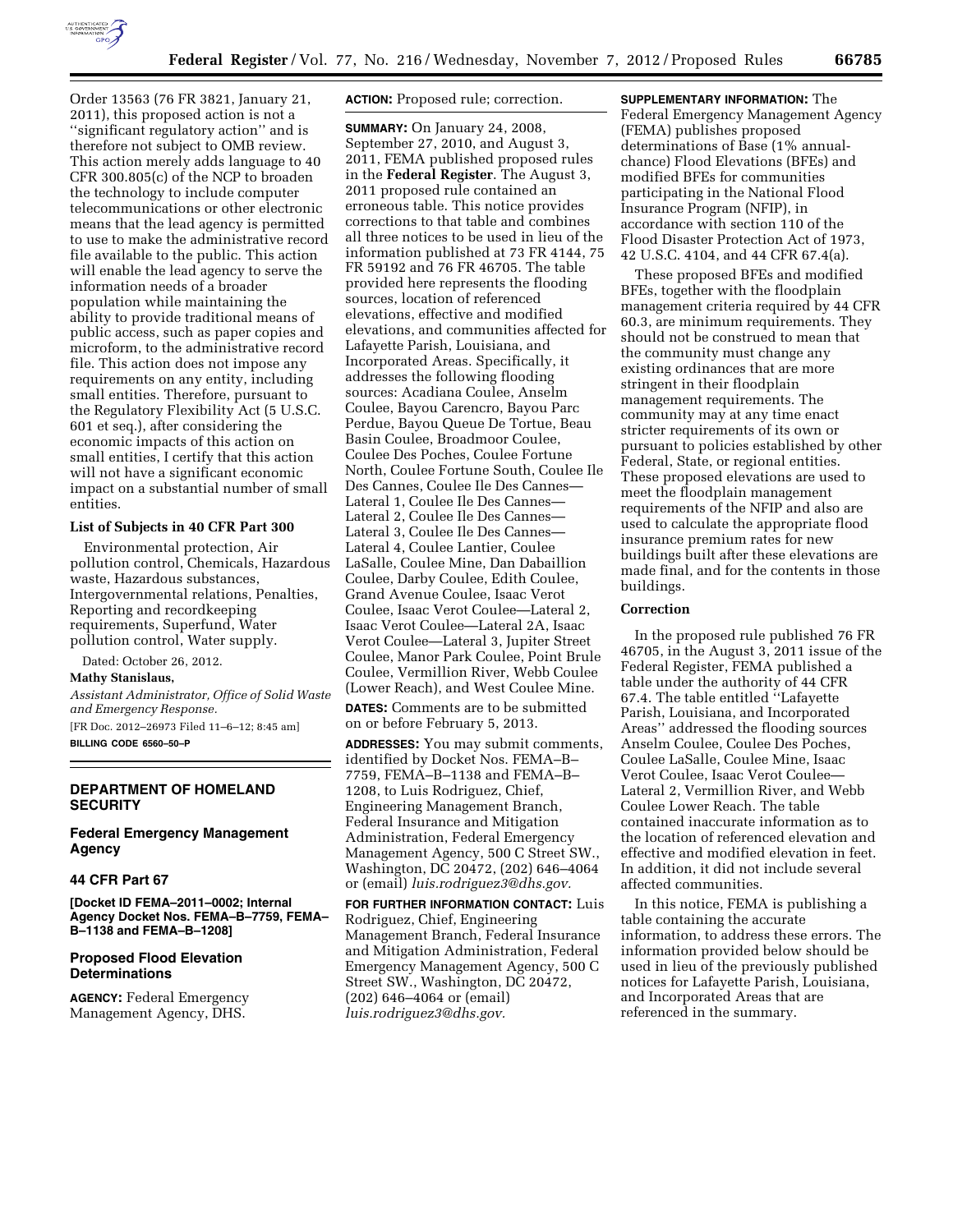| Flooding source(s)                    | Location of referenced elevation**                                                                                          | *Elevation in feet<br>(NGVD)<br>+ Elevation in feet<br>(NAVD)<br># Depth in feet above<br>ground<br>$\land$ Elevation in meters<br>(MSL) |                | Communities affected                                                                           |
|---------------------------------------|-----------------------------------------------------------------------------------------------------------------------------|------------------------------------------------------------------------------------------------------------------------------------------|----------------|------------------------------------------------------------------------------------------------|
|                                       |                                                                                                                             | Effective                                                                                                                                | Modified       |                                                                                                |
|                                       | Lafayette Parish, Louisiana, and Incorporated Areas                                                                         |                                                                                                                                          |                |                                                                                                |
|                                       |                                                                                                                             |                                                                                                                                          |                |                                                                                                |
| Acadiana Coulee                       |                                                                                                                             | +15                                                                                                                                      | $+16$          | City of Lafayette, Unincor-<br>porated Areas of Lafay-<br>ette Parish.                         |
| Anselm Coulee                         | Approximately 1,189 feet upstream of Guidry Road<br>At the upstream side of the Vermillion River con-<br>fluence.           | $+27$<br>None                                                                                                                            | $+25$<br>+14   | City of Youngsville, Unin-<br>corporated Areas of La-<br>fayette Parish.                       |
|                                       | At the downstream side of the Isaac Verot Coulee<br>confluence.                                                             | None                                                                                                                                     | $+25$          |                                                                                                |
| Bayou Carencro                        | Approximately 1,135 upstream of Rue Carnot Road                                                                             | +23                                                                                                                                      | $+22$          | Unincorporated Areas of<br>Lafayette Parish.                                                   |
| Bayou Parc Perdue                     | Approximately 1.03 miles downstream of Chemin                                                                               | None<br>None                                                                                                                             | $+42$<br>$+17$ | City of Youngsville, Unin-                                                                     |
|                                       | Agreable Road.                                                                                                              |                                                                                                                                          |                | corporated Areas of La-<br>fayette Parish.                                                     |
|                                       | At the Isaac Verot Coulee-Lateral 3 confluence                                                                              | None                                                                                                                                     | $+25$          |                                                                                                |
| Bayou Queue De Tortue                 | Approximately 2.18 miles downstream of State Route<br>35.                                                                   | None                                                                                                                                     | $+17$          | Town of Duson, Unincor-<br>porated Areas of Lafay-<br>ette Parish.                             |
|                                       |                                                                                                                             | None                                                                                                                                     | +37            |                                                                                                |
| Beau Basin Coulee                     |                                                                                                                             | None                                                                                                                                     | +20            | City of Carencro, Unincor-<br>porated Areas of Lafay-<br>ette Parish.                          |
|                                       | Approximately 881 feet upstream of I-49                                                                                     | $+40$                                                                                                                                    | +49            |                                                                                                |
| Broadmoor Coulee                      | At the intersection with Ambassador Caffery Parkway                                                                         | None<br>None                                                                                                                             | +16<br>+26     | City of Lafayette.                                                                             |
| Coulee Des Poches                     |                                                                                                                             | $+17$                                                                                                                                    | $+18$          | City of Broussard, City of<br>Lafayette, Unincor-<br>porated Areas of Lafay-<br>ette Parish.   |
|                                       | Approximately 125 feet upstream of the South Pacific                                                                        | None                                                                                                                                     | +31            |                                                                                                |
| Coulee Fortune North                  | Railroad.<br>Approximately 400 feet downstream of Bayou Tortue<br>Road.                                                     | +18                                                                                                                                      | $+15$          | City of Broussard, Unincor-<br>porated Areas of Lafay-                                         |
|                                       | Approximately 0.76 mile upstream of South Morgan<br>Street.                                                                 | $+30$                                                                                                                                    | $+27$          | ette Parish.                                                                                   |
| Coulee Fortune South                  | Approximately 700 feet downstream of U.S. Route 90<br>East.                                                                 | None                                                                                                                                     | $+20$          | City of Broussard, Unincor-<br>porated Areas of Lafay-<br>ette Parish.                         |
|                                       | Approximately 0.57 mile upstream of Heart D Farm<br>Road.                                                                   | None                                                                                                                                     | +27            |                                                                                                |
| Coulee Ile Des Cannes                 |                                                                                                                             | None                                                                                                                                     | +16            | City of Lafayette, City of<br>Scott, Unincorporated<br>Areas of Lafayette Par-<br>ish.         |
| Coulee Ile Des Cannes-Lat-<br>eral 1. | Approximately 0.53 mile upstream of Cocodrill Road<br>At the Coulee Ile Des Cannes confluence                               | None<br>None                                                                                                                             | $+39$<br>+19   | Unincorporated Areas of                                                                        |
|                                       | Approximately 0.70 mile upstream of South Fieldspan                                                                         | None                                                                                                                                     | +28            | Lafayette Parish.                                                                              |
| Coulee Ile Des Cannes-Lat-<br>eral 2. | Road.<br>At the Coulee Ile Des Cannes confluence                                                                            | +25                                                                                                                                      | +24            | City of Lafayette, City of<br>Scott, Unincorporated<br>Areas of Lafayette Par-                 |
| Coulee Ile Des Cannes-Lat-<br>eral 3. | Approximately 1.27 miles upstream of Ridge Road<br>Approximately 0.94 mile upstream of Coulee Ile Des<br>Cannes confluence. | +30<br>+29                                                                                                                               | $+29$<br>+28   | ish.<br>City of Lafayette, City of<br>Scott, Unincorporated<br>Areas of Lafayette Par-<br>ish. |
| Coulee Ile Des Cannes-Lat-<br>eral 4. | Approximately 500 feet upstream of Mills Road<br>At the Coulee Ile Des Cannes confluence                                    | +36<br>None                                                                                                                              | $+35$<br>+27   | Unincorporated Areas of<br>Lafayette Parish.                                                   |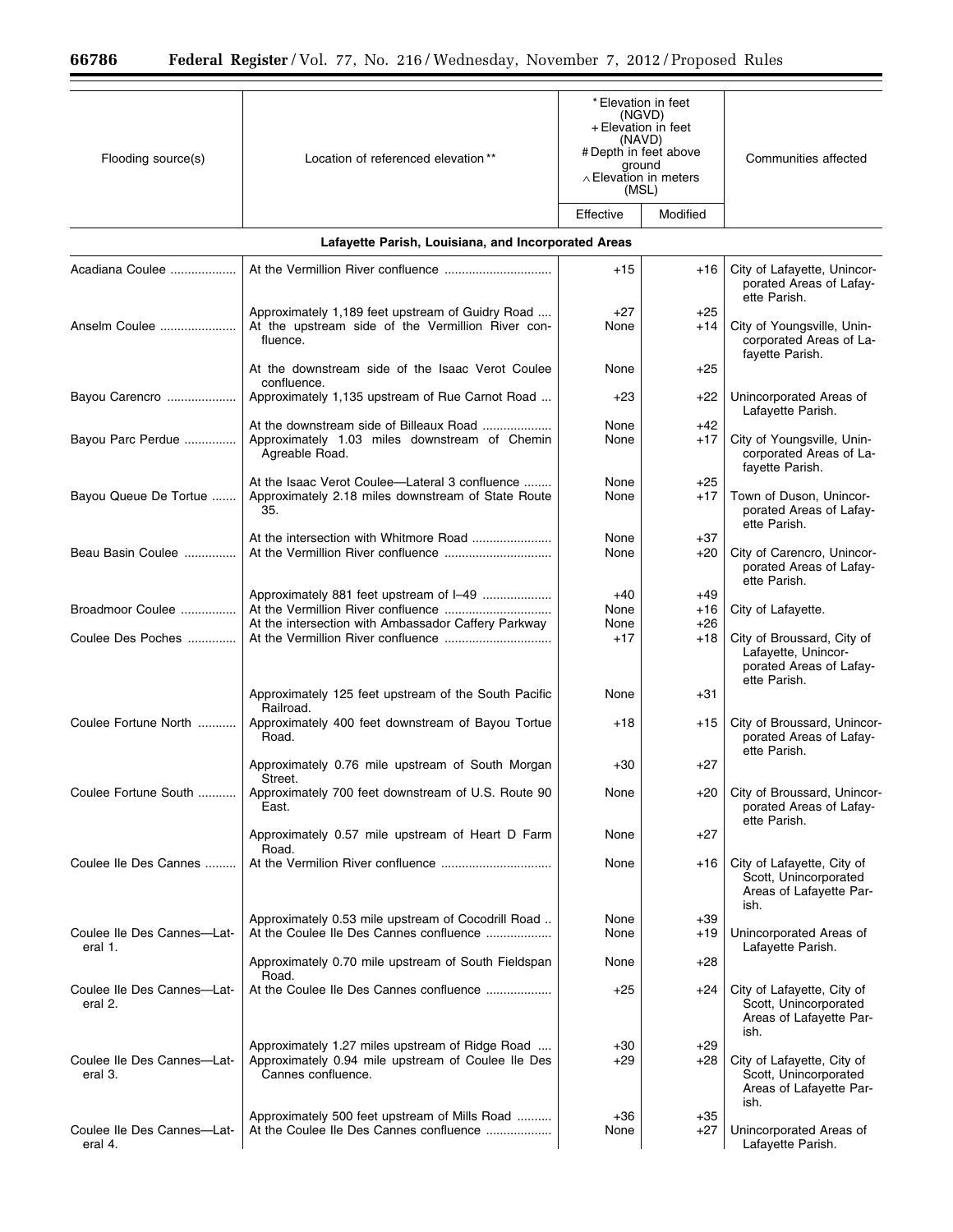| ъ<br>٠ | - - |  |  |
|--------|-----|--|--|
|--------|-----|--|--|

| Flooding source(s)                      | Location of referenced elevation**                                                                                             | *Elevation in feet<br>(NGVD)<br>+ Elevation in feet<br>(NAVD)<br># Depth in feet above<br>ground<br>$\land$ Elevation in meters<br>(MSL) |                | Communities affected                                                                           |
|-----------------------------------------|--------------------------------------------------------------------------------------------------------------------------------|------------------------------------------------------------------------------------------------------------------------------------------|----------------|------------------------------------------------------------------------------------------------|
|                                         |                                                                                                                                | Effective                                                                                                                                | Modified       |                                                                                                |
|                                         | Approximately 0.66 mile upstream of D Arceneaux<br>Road.                                                                       | None                                                                                                                                     | $+34$          |                                                                                                |
| Coulee LaSalle                          | Approximately 0.3 mile downstream of Le Triomphe<br>Parkway.                                                                   | None                                                                                                                                     | $+24$          | City of Broussard, City of<br>Youngsville, Unincor-<br>porated Areas of Lafay-<br>ette Parish. |
|                                         | Approximately 0.65 mile upstream of Cane Brake<br>Road.                                                                        | None                                                                                                                                     | $+25$          |                                                                                                |
| Coulee Lantier                          |                                                                                                                                | None                                                                                                                                     | +20            | Unincorporated Areas of<br>Lafayette Parish.                                                   |
| Coulee Mine                             | Approximately 1,600 feet upstream of Magellan Road                                                                             | None<br>+16                                                                                                                              | +21<br>$+17$   | City of Lafayette, City of<br>Scott, Unincorporated<br>Areas of Lafayette Par-<br>ish.         |
| Dan Dabaillion Coulee                   | At the downstream side of Malapart Road                                                                                        | None<br>$+17$                                                                                                                            | +46<br>$+19$   | City of Carencro, City of<br>Lafayette.                                                        |
| Darby Coulee                            |                                                                                                                                | None<br>None                                                                                                                             | $+49$<br>+14   | Unincorporated Areas of<br>Lafayette Parish.                                                   |
| Edith Coulee                            | At the downstream side of State Route 339<br>At the upstream side of State Route 92                                            | None<br>None                                                                                                                             | $+19$<br>+15   | Unincorporated Areas of<br>Lafayette Parish.                                                   |
| Grand Avenue Coulee                     | At the upstream side of East Broussard Road<br>Approximately 0.42 mile downstream of Johnston<br>Street.                       | None<br>+23                                                                                                                              | +21<br>$+17$   | City of Lafayette.                                                                             |
| Isaac Verot Coulee                      |                                                                                                                                | +30<br>+15                                                                                                                               | $+29$<br>$+16$ | City of Lafayette, Unincor-<br>porated Areas of Lafay-<br>ette Parish.                         |
|                                         | At the upstream side of the Anselm Coulee con-<br>fluence.                                                                     | None                                                                                                                                     | +24            |                                                                                                |
| <b>Isaac Verot Coulee-Lateral</b><br>2. |                                                                                                                                | None                                                                                                                                     | $+24$          | City of Broussard, City of<br>Lafayette, Unincor-<br>porated Areas of Lafay-<br>ette Parish.   |
| Isaac Verot Coulee-Lateral<br>2A.       | At the downstream side of State Highway 89<br>At the Isaac Verot Coulee-Lateral 2 confluence                                   | None<br>None                                                                                                                             | $+36$<br>+28   | City of Lafayette, Unincor-<br>porated Areas of Lafay-<br>ette Parish.                         |
| Isaac Verot Coulee-Lateral<br>З.        | Approximately 800 feet upstream of Becky Lane<br>At the Isaac Verot Coulee-Lateral 2 confluence                                | None<br>None                                                                                                                             | $+30$<br>$+25$ | Unincorporated Areas of<br>Lafayette Parish.                                                   |
| Jupiter Street Coulee                   | Approximately 250 feet upstream of Bonin Road                                                                                  | None<br>+30                                                                                                                              | $+28$<br>$+27$ | City of Lafayette, Unincor-<br>porated Areas of Lafay-<br>ette Parish.                         |
| Manor Park Coulee                       | At the upstream side of the Southern Pacific Railroad                                                                          | +40<br>+18                                                                                                                               | $+39$<br>+19   | City of Lafayette, Unincor-<br>porated Areas of Lafay-<br>ette Parish.                         |
| Point Brule Coulee                      | Approximately 0.68 mile upstream of Parklane Road<br>Approximately 0.82 mile downstream of State Route<br>1252.                | +18<br>+22                                                                                                                               | $+19$<br>+21   | Unincorporated Areas of<br>Lafayette Parish.                                                   |
|                                         | Approximately 0.57 mile upstream of State Route<br>1252.                                                                       | +22                                                                                                                                      | +21            |                                                                                                |
| Vermillion River                        | Approximately 600 feet upstream of the Anselm Cou-<br>lee confluence.                                                          | +14                                                                                                                                      | +15            | City of Lafayette, Unincor-<br>porated Areas of Lafay-<br>ette Parish.                         |
| Webb Coulee (Lower Reach)               | Approximately 1.5 miles upstream of State Route 726<br>Approximately 0.75 mile upstream of the Vermillion<br>River confluence. | +22<br>+15                                                                                                                               | $+21$<br>+16   | City of Lafayette, Unincor-<br>porated Areas of Lafay-<br>ette Parish.                         |
|                                         |                                                                                                                                | $+30$                                                                                                                                    | $+27$          |                                                                                                |